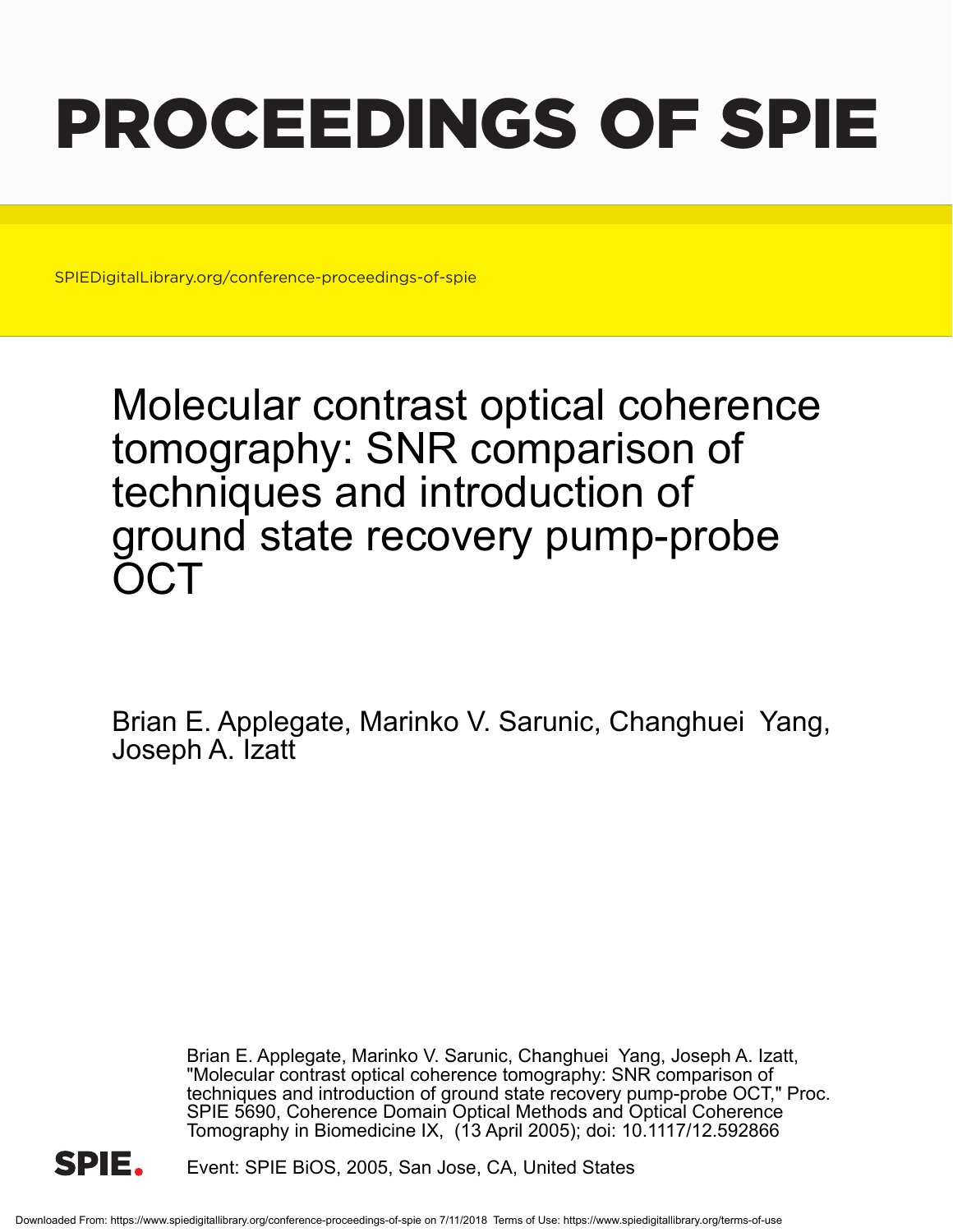# **Molecular Contrast Optical Coherence Tomography: SNR Comparison of Techniques and Introduction of Ground State Recovery Pump-Probe OCT**

Brian E. Applegate<sup>\*a</sup>, Marinko V. Sarunic<sup>a</sup>, Changhuei Yang<sup>b</sup>, and Joseph A. Izatt<sup>a</sup> <sup>a</sup>Department of Biomedical Engineering, Duke University, Durham, NC, USA 27708 <sup>b</sup>Department of Electrical Engineering, California Institute of Technology, Pasadena, CA, USA 91125

# **ABSTRACT**

Molecular contrast OCT (MCOCT) is an extension of OCT in which specific molecular species are imaged based on their spectroscopic characteristics. In order to improve the sensitivity and specificity of MCOCT, several techniques have recently been introduced which depend upon coherent detection of inelastically scattered light from molecules of interest in a sample. These techniques include harmonic generation, coherent anti-Stokes Raman scattering, and several different forms of pump-probe spectroscopy. We have developed a theoretical framework to facilitate the comparison of different inelastic scattering-based contrast mechanisms for molecular contrast OCT. This framework is based upon the observation that since the noise floor is defined by the reference arm power in a shot-noise limited heterodyne detection system, the relevant comparison among the techniques is isolated to the available molecular-specific signal power. We have derived the value of the molecular contrast signal power for second harmonic generation OCT (SHOCT) and three different pump-probe OCT (PPOCT) techniques. Motivated by this analysis, we have constructed a preliminary ground state recovery pump-probe OCT system, and demonstrated its performance using rhodamine 6G as the MCOCT contrast agent.

Keywords: molecular contrast, optical coherence tomography, molecular imaging, nonlinear microscopy

### **1. INTRODUCTION**

The genesis of molecular contrast optical coherence tomography (MCOCT) has seen the development of several techniques designed to measure molecular signatures concurrent with OCT imaging. To date linear absorption[1], transient absorption[2], second harmonic generation[3, 4], and coherent anti-Stokes Raman[5] spectroscopies have been demonstrated for MCOCT( see Figure 1 for examples). However, no theoretical or quantitative comparison of the expected signal to noise ratio (SNR) among these different spectroscopies has yet appeared. At this early stage, it is imperative that this comparison be made in order to identify the most promising techniques with the potential to maximize the impact of MCOCT on imaging science. To this end, we have developed a theoretical framework upon which these different techniques may be compared.

The traditional division of spectroscopic techniques into "dark" and "bright" field, based on whether the noise floor is defined by the signal power or some other strong field, is not apropos for the discussion of MCOCT *SNR*. This is the case because in a shot noise limited OCT system, the noise floor is always defined by the strong local oscillator. For this reason, all MCOCT techniques are bright field. Hence all MCOCT techniques are on equal footing with respect to the noise term in the *SNR*. One minor exception to this rule is the special case where two independent measurements must be performed in order to obtain the MCOCT image, such as in our previous demonstration of phytochrome-



Figure 1 *Top)* Original PPOCT demonstration in a phantom. [2] *Bottom)* SHOCT image (green) of fish skin overlayed on top of the OCT image.[3]

182

Coherence Domain Optical Methods and Optical Coherence Tomography in Biomedicine IX, edited by Valery V. Tuchin, Joseph A. Izatt, James G. Fujimoto, Proc. of SPIE Vol. 5690 (SPIE, Bellingham, WA, 2005) · 1605-7422/05/\$15 · doi: 10.1117/12.592866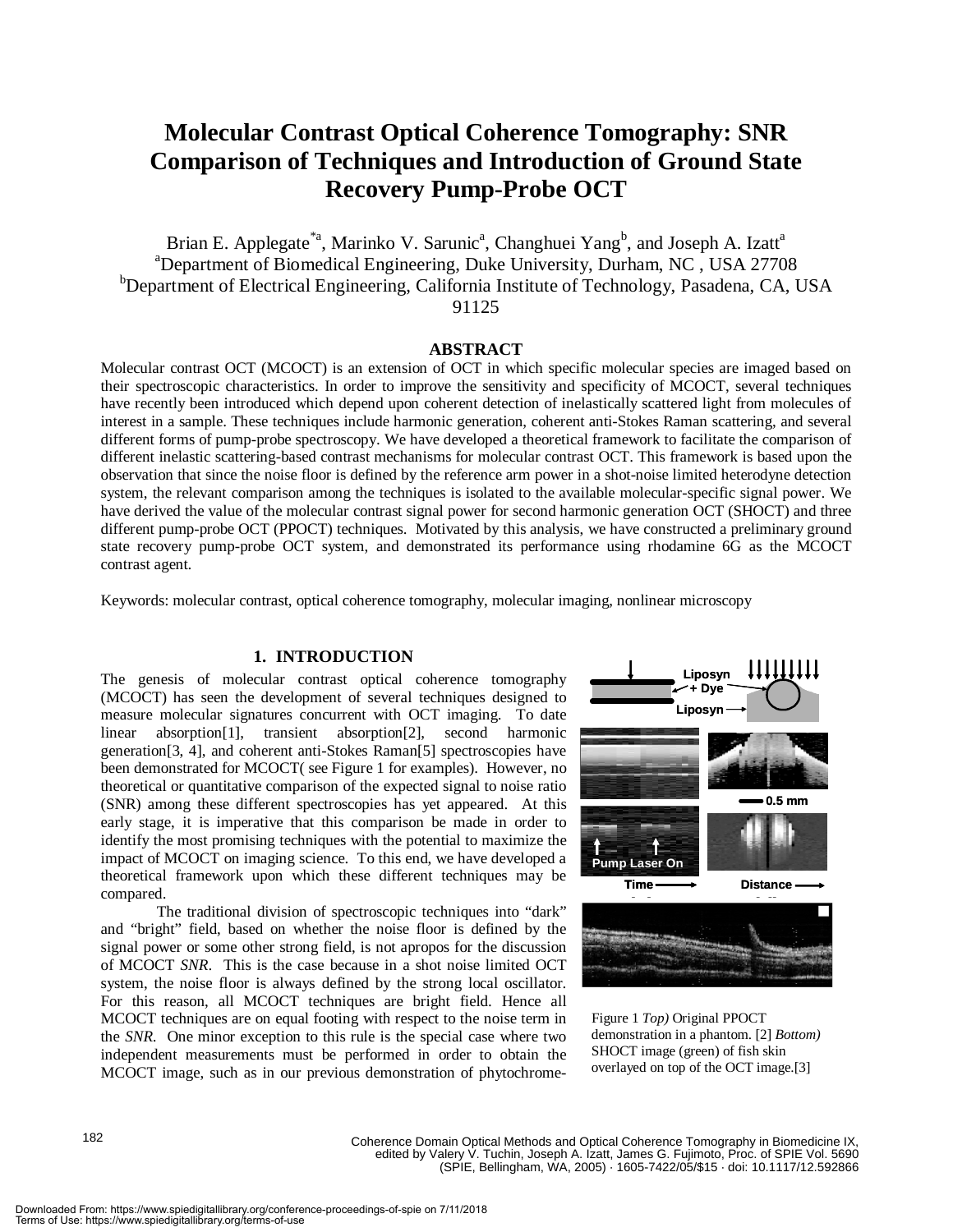based MCOCT [6]. In this case, the *SNR* is further reduced by 2 since the noise is given by the statistical sum of the noise from each measurement.

The signal to noise ratio of a Fourier domain OCT system is given by

$$
SNR_{OCT} = \left(\frac{S_{OCT}}{\sigma_{sn}}\right)^2 = \frac{\rho R_s \Delta t}{2e} P_s \,, \tag{1}
$$

where  $S_{OCT}$  is the OCT signal,  $\sigma_{sn}$  is the standard deviation of the shot noise,  $\rho$  is the detector responsivity,  $R_s$  is the sample reflectivity,  $P_s$  is the power incident on the sample,  $\Delta t$  is the integration time, and *e* is the electron charge.[7] This equation can fairly simply be rewritten for the molecular contrast power to get

$$
SNR_{MCOCT} = \frac{\rho R_s \Delta t}{2e} P_{MCOCT}
$$
 (2)

for referenced and non-referenced MCOCT signals, respectively. *P<sub>MCOCT</sub>* is the heterodyne signal power of the molecular contrast signal.

#### **2. RESULTS**

#### **2.1. Theoretical evaluation of the signal to noise ratio**

As a first example, we derive  $P_{MCOCT}$  for second harmonic OCT (SHOCT) [3-5]. The power in the second harmonic is given by;  $P_{2\omega} = aP_{1\omega}^2$ , where *a* is a function of the spatial profile, temporal profile, and focusing of the laser beam and  $P_{1\omega}$  is the power in the fundamental. The  $P_{MCOCT}$  is then simple  $P_{MCOCT}=aP_{1\omega}^2$ . Since SHOCT has been

| <b>Technique</b>         | $P_{MCOCT}$                                                                                                                                                                    | <b>Expected</b><br><b>SNR</b> |
|--------------------------|--------------------------------------------------------------------------------------------------------------------------------------------------------------------------------|-------------------------------|
| <b>SHOCT</b>             | $aP_{1\omega}^2$                                                                                                                                                               | 54 dB                         |
| <b>PPOCT</b><br>scheme 1 | $\left(\frac{\sigma_2 l N_1^0 \sigma_1 \lambda_{\scriptscriptstyle{pu}} P_{\scriptscriptstyle{pu}}}{2 h c \pi^2 f_0}\right)^{\!2} P_{\scriptscriptstyle{pr}}$                  | 51 dB                         |
| <b>PPOCT</b><br>scheme 2 | $\left(\frac{\sigma_\text{\tiny{l}}^2 l N_{\text{\tiny{l}}}^0 \lambda_{\text{\tiny{pu}}} P_{\text{\tiny{pu}}}}{hc\pi^2 f_{\text{\tiny{0}}}}\right)^{\!2} P_{\text{\tiny{pr}}}$ | 76 dB                         |
| <b>PPOCT</b><br>scheme 3 | $\left(\frac{\sigma_3 q_{2,3} l N_1^0 \sigma_{\rm l} \lambda_{\rm p u} P_{\rm p u}}{2h c \pi^2 f_0}\right)^{\!2} P_{\rm p v}$                                                  | 11 dB                         |

Table 1 Derived values of the MCOCT power, *P<sub>MCOCT</sub>*. Symbols; σ absorption cross-section, *l* absorption pathlength,  $N_1^0$  ground state population,  $\lambda_{pu}$  pump wavelength,  $\tau$  pump pulse duration,  $f_0$  pulse frequncy,  $P_{pu}$ pump power, and *r* focal spot radius. For the SNR we assumed a 200 fs, 72 MHz laser with 10 mW of power incident on the sample. We have also assumed a system with responsivity of 0.6 A/W, time constant 1 ms, a pathlength of 15 µm, and a focal spot radius of 3.2 µm. The sample systems consisted of: for SHOCT, pure collagen; for PPOCT, rhodamine 6G with 100µM concentration.

demonstrated experimentally using both nonlinear crystals[3-5] as well as in real tissue samples[3, 4], we may compare this result to experimental measurements. Combining equations 1 and 2 along with our expression for *P<sub>MCOCT</sub>* we find that the measured *SNR* of the fundamental should be equal to the second harmonic *SNR* divided by  $aP_{\omega l}$ . This was shown to be true experimentally in reference [3], where the authors simultaneously measured the *SNR* of the fundamental and second harmonic signals. In this case, the measured  $SNR_{OCT} = 114$  dB and  $SNR_{MCOCT}$  $aP_{\omega l}$ =113 dB, where the 1 dB discrepancy was easily explained by the difference in the detector responsivity from 1060 nm to 530 nm. The quadratic dependence of *SNR<sub>MCOCT</sub>* on the power of the fundamental was also demonstrated in references [3-5], thereby verifying the fundamental equation from which the MCOCT power was derived .

As a second example, pump-probe OCT (PPOCT) encompasses a class of techniques in which the OCT light serves as a probe beam tuned to a molecular resonance of interest whose population is modulated by a separate pump beam (Fig. 2). As a coherent analog of fluorescence, PPOCT has the potential to be utilized in much the same way that fluorescence microscopy is utilized today. Since PPOCT exploits the same fundamental molecular property, linear absorption, as fluorescence microscopy, functional

extensions such as FRAP and FRET are also amenable to PPOCT. In addition, one may also tap into the vast experience developed over decades in molecular spectroscopy to gather molecular dynamics information from pump-probe experiments; *e. g.* excited state lifetimes, quantum yields, and vibrational energies.

For pump-probe OCT, the derivation of *P<sub>MCOCT</sub>* requires explicitly tracking the population changes in the states utilized in the pump-probe scheme. Here, we consider the three most prominent two-photon pump-probe schemes depicted in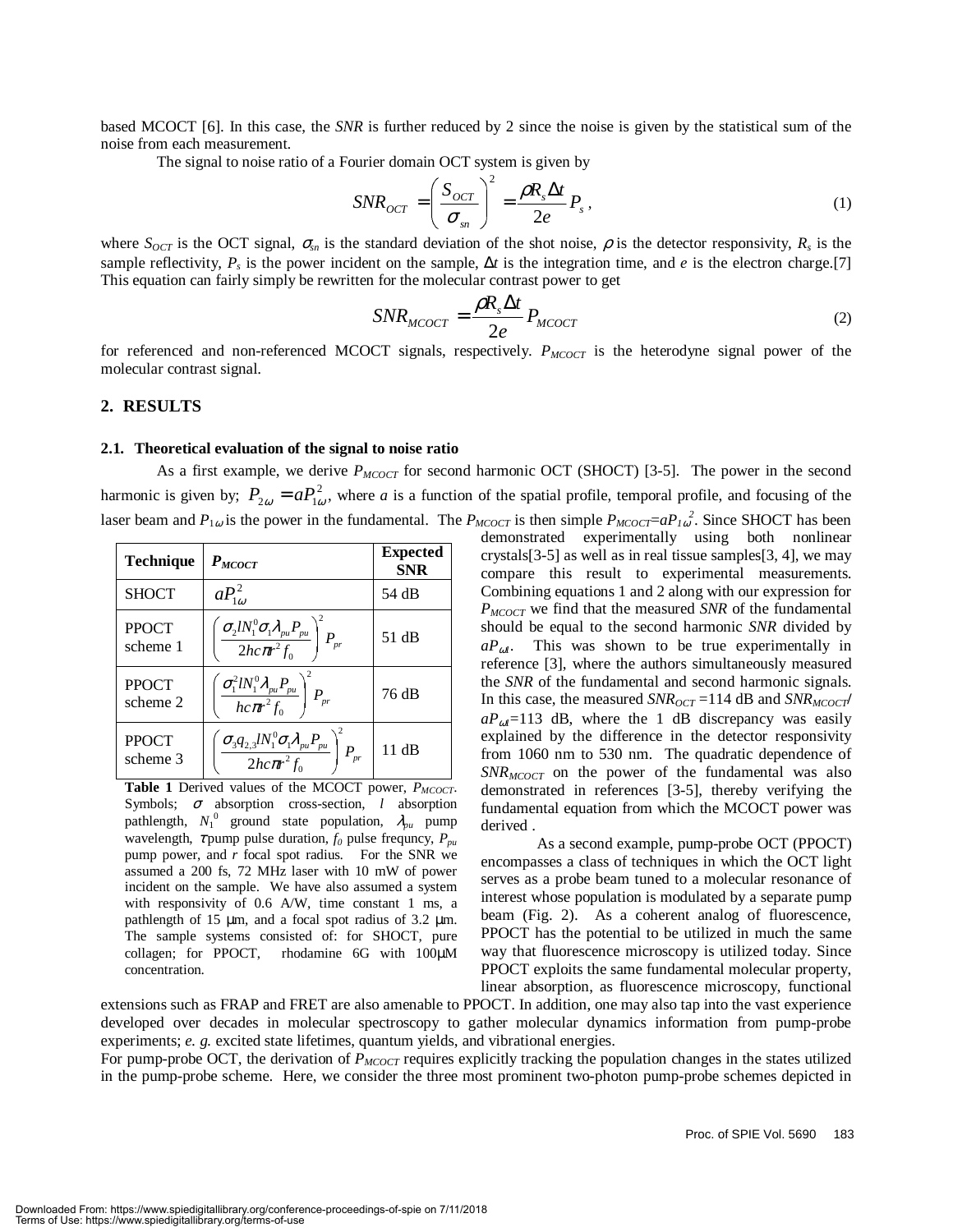Figure 2. Higher order pump-probe schemes require multiple spontaneous processes, which will invariably lead to significant losses in the efficiency. Scheme 1 is the standard pump probe experiment, where the pump excites molecules from state 1 into state 2 and the probe interrogates the population of state 2 by monitoring the transient absorption from state 2 to state 4. Scheme 2 is a ground state recovery pump-probe approach in which the pump excites molecules from state 1 to state 2, and the probe interrogates the population of state 1 by monitoring the transient bleaching of the 1-2 transition. Scheme 3 is similar to scheme 1, except that a curve crossing in the excited state transfers population from state 2 to state 3 and the population of state 3 is monitored with the 3-5 transition. The efficiency of the curve crossing is given by the quantum efficiency,  $q_{2,3}$ . Scheme 3 is the technique utilized in the first demonstration of PPOCT in methylene blue. In methylene blue the transition from state 2 to state 3 was a spin forbidden singlet-triplet transition.

Table 1 lists the expressions for  $P_{MCOCT}$  we have derived for the three pump-probe schemes noted above, as well as for SHOCT. Since  $P_{MCOCT}$  differs for these three schemes only by the physical constants  $\sigma_1$ ,  $\sigma_2$ ,  $\sigma_3$ , and  $q_{2,3}$ , in order to determine which scheme has the best *SNR*, we must estimate the values of these constants. The quantum efficiency,  $q_{2,3}$ , is always less than one, and is typically in the range of  $10^{-3} - 10^{-5}$ . For ICG[8] and rhodamine 6G[9] the singlet-triplet quantum efficiencies are  $2x10^{-6}$  and  $8x10^{-3}$ , respectively. Hence scheme 3 will in general have 3-5 orders of magnitude worse *SNR* compared to schemes 1 and 2. Typically, excited state absorption cross-sections are smaller than ground state absorption cross-sections. For instance in rhodamine 6G  $\sigma_1 = 1.50 \times 10^{-16}$  cm<sup>2</sup> and  $\sigma_2 = 6.9 \times 10^{-17}$  cm<sup>2</sup>.[10] Hence, from an *SNR* standpoint, scheme 2 is slightly better than scheme 1. From a practical standpoint, scheme 2 only requires a single laser which obviates the need to synchronize two laser systems. Additionally, scheme 2 only requires knowledge of the absorption cross-section and wavelength of the 1-2 transition, which are typically available for standard molecular contrast agents.

Column 3 in Table 1 gives expected *SNR* for SHOCT and the three PPOCT techniques discussed here, under the conditions noted in the caption. For SHOCT we consider a pure collagen sample as characterized in reference [11]. Note that the *SNR* value for pure collagen should be considered an upper value for several reasons. No biological sample is pure collagen. We have not explicitly considered the losses due to destructive interference between second harmonic light generated at different points in the tissue. We have implicitly assumed that the laser polarization is aligned with the molecular hyperpolarizability, thereby providing the maximum second harmonic response. For the PPOCT techniques we consider rhodamine 6G via each scheme. Clearly from table 1 gsrPPOCT is has the best

predicted SNR of all of the techniques considered, by a significant margin. As predicted with the order of magnitude arguments above, the *SNR* for the 3 PPOCT schemes goes as scheme 2> scheme 1> scheme 3. The development of gsrPPOCT has the potential to allow MCOCT imaging with a number of common molecular contrast agents, including the transfectable proteins like DsRed. There is also the potential to utilize infrared absorbing contrast agents which cannot be used for fluorescence microscopy due to their poor fluorescence quantum yields.



**Figure 3**. Schematic diagram of the ground state recovery PPOCT setup. Abbreviations: Glan-Thomson polarizer (GT), beam splitter (BS), electro-optic modulator (EOM), polarizing beam splitter (PBS).

#### **2.2. Optical setup and testing of ground state recovery PPOCT**

Based on this analysis, we have constructed a ground state recovery PPOCT system illustrated in Fig. 3. For an initial demonstration, we have chosen rhodamine 6G as the contrast agent, using a frequency-doubled 100fs Nd:Glass laser pulse for both the pump and probe fields. Although the pump-probe wavelength of 530 nm is unfavorable for OCT imaging, it does facilitate a direct comparison with fluorescence microscopy. Figure 3 shows a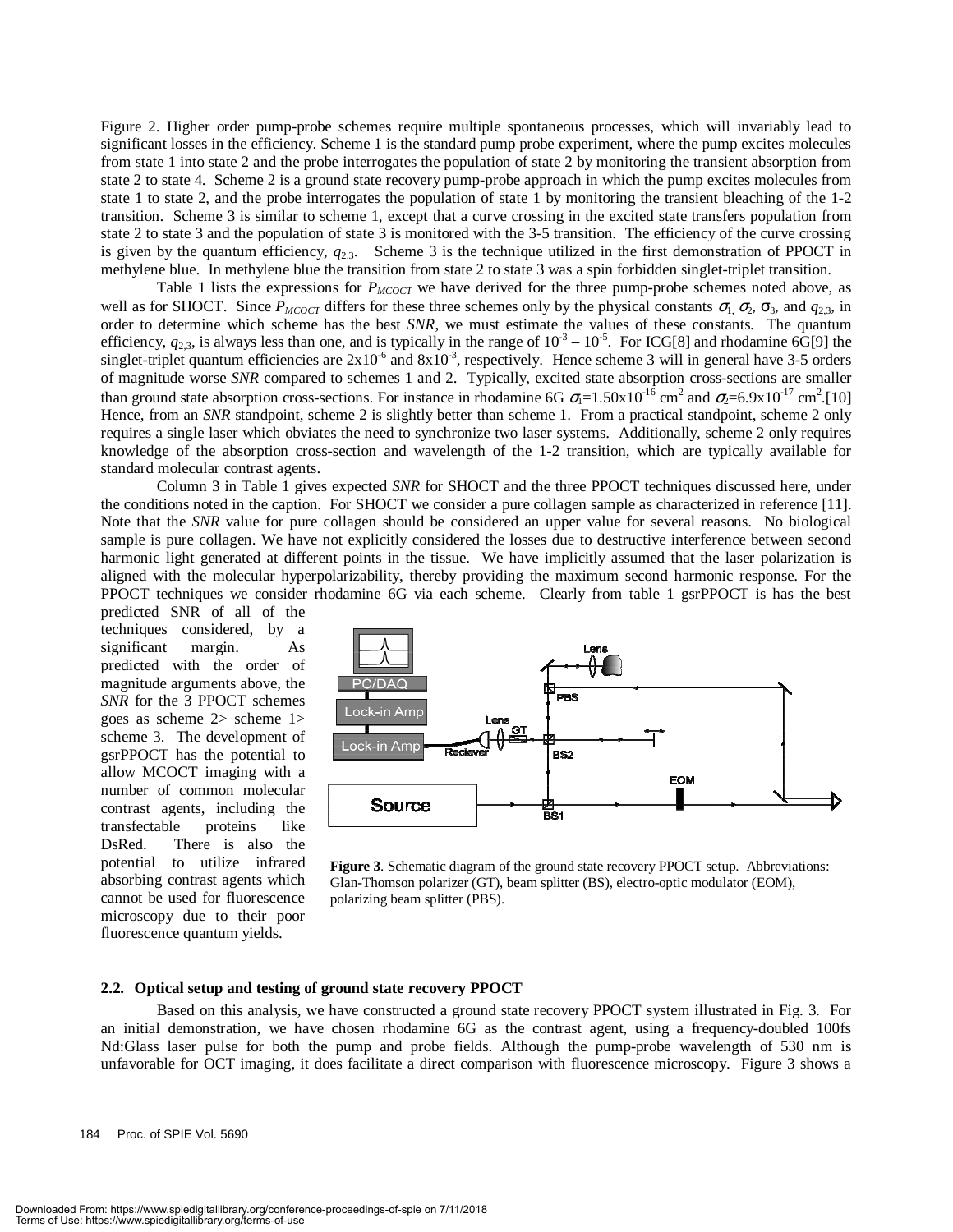schematic diagram of the experimental setup. The system is a standard time-domain free space OCT setup, with additional elements to accommodate the pump beam. The pump beam is split off at BS1. The pump is amplitude modulated at 20 kHz with an electro-optic modulator, and its polarization is rotated by  $\pi/2$ . The pump is then delayed by an entire cycle of the laser (to ensure incoherence with the probe beam) and recombined via a polarizing beam splitter with the sample arm of the interferometer. The delay between the pump and probe is maintained at several hundred picoseconds. The MCOCT signal is detected by lock-in demodulation of the signal at the difference frequency of the Doppler shift and pump modulation frequency. The  $SNR_{OCT}$  of the system was measured to be 87 dB, 6 dB less than the shot noise limit for the sample arm power of 120 µW and acquisition bandwidth of 33 kHz. Using a sample consisting of a 58  $\mu$ M aqueous solution of rhodamine 6G, sandwiched with a pathlength of



Figure 4 Plot of SNR vs. sample arm power for gsrPPOCT and SHOCT.

780 µm, between a microscope cover slip and a mirror, we measured an  $SNR_{MCOCT}$  of 56 dB, with a pump power of 3.35 mW. The *SNR<sub>MCOCT</sub>* predicted for these experimental conditions based on the contents of Table 1 was 61 dB.

Figure 4 is a plot of probe power (sample arm power) vs. *SNR* for gsrPPOCT obtained using the rhodamine setup. For reference, the same plot is provided for SHOCT. As can be seen from the plot and as the theory predicts, the *SNR* of gsrPPOCT varies linearly with the probe power. In comparison, the SNR for SHOCT varies as the square of the fundamental power (sample arm power).

#### **3. CONCLUSIONS**

In conclusion, we have developed a theoretical framework upon which to compare different molecular contrast techniques for MCOCT. Using this framework, we have derived the expected *SNR* for three different pump-probe schemes and found the ground state recovery PPOCT scheme to have superior *SNR* to the other two schemes considered. Based on this analysis, we have constructed a ground state recovery PPOCT system and begun the process of testing and refining the optical setup.

#### **ACKNOWLEGEMENTS**

We gratefully acknowledge support for this work through a grant from the National Institute of Health, R01 EB000243. BEA acknowledges support via a Kirschstein postdoctoral fellowship, F32 EB004237.

## **REFERENCES**

- 1. Morgner, U., et al., *Spectroscopic optical coherence tomography.* Opt. Lett., 1999. **25**(2): p. 111-113.
- 2. Rao, K.D., et al., *Molecular contrast in optical coherence tomography by use of a pump-probe technique.* Optics Letters, 2003. **28**(5): p. 340-342.
- 3. Applegate, B.E., et al., *Polarization resolved second harmonic generation optical coherence tomography in collagen.* Opt. Lett., 2004. **29**(19): p. 2252-2254.
- 4. Jiang, Y., et al., *Second-harmonic optical coherence tomography.* Opt. Lett., 2004. **29**(10): p. 1090-1092.
- 5. Vinegoni, C., et al., *Nonlinear optical coherence enhancement for optical coherence tomography.* Opt. Exp., 2004. **12**(2): p. 331-341.